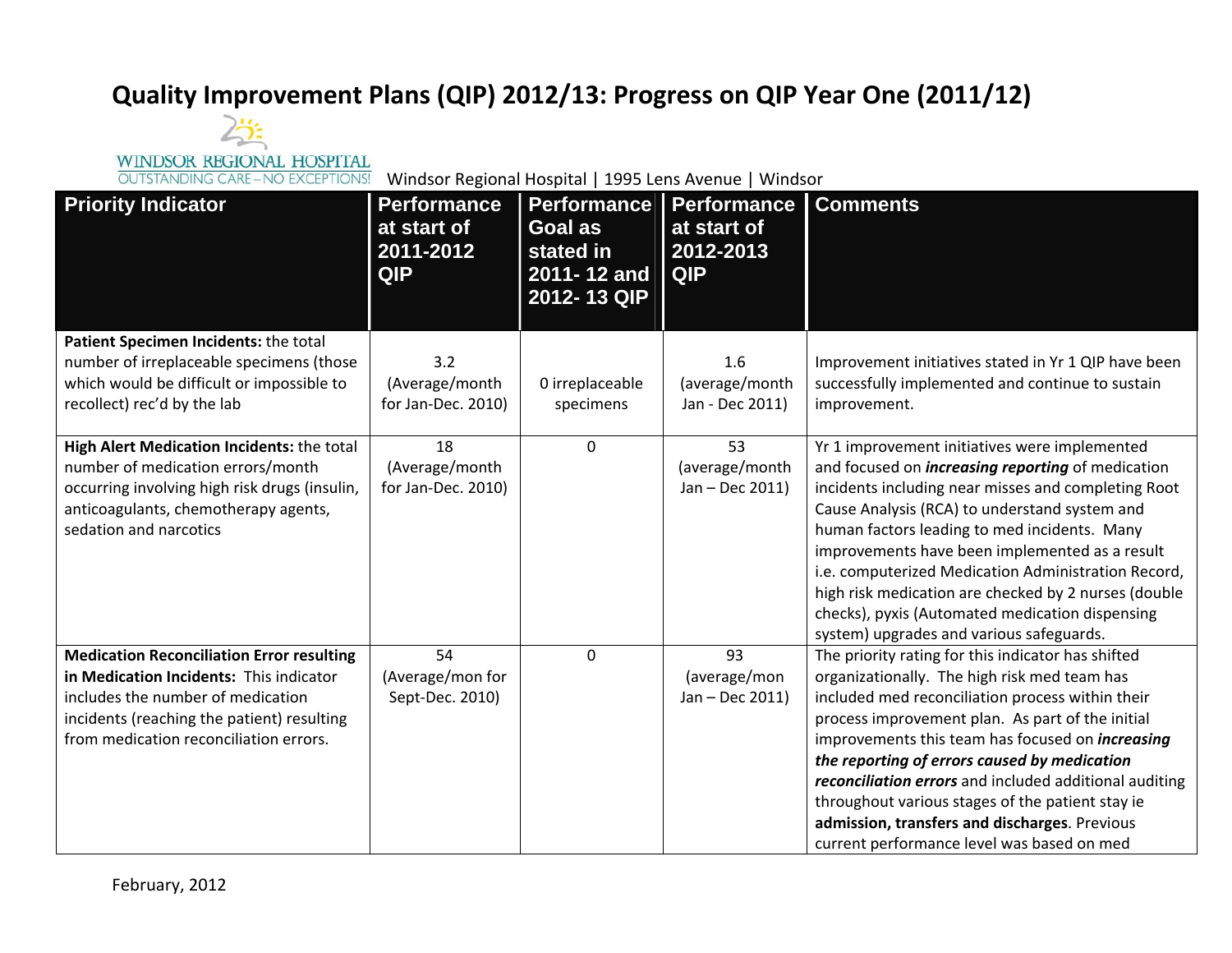|                                                                                                                                                                                                                                                                                          |                               |        |                                                                              | reconciliation on admission.                                                                                                                                                                                                                                                                                         |
|------------------------------------------------------------------------------------------------------------------------------------------------------------------------------------------------------------------------------------------------------------------------------------------|-------------------------------|--------|------------------------------------------------------------------------------|----------------------------------------------------------------------------------------------------------------------------------------------------------------------------------------------------------------------------------------------------------------------------------------------------------------------|
| <b>HSMR</b><br>FY 2009/10, CIHI                                                                                                                                                                                                                                                          | 101<br>FY 2009/10, CIHI       | 90     | 80<br>FY 2010-11 as of<br>Dec. 20122                                         | Improvement initiatives stated in Yr. 1 QIP have been<br>successfully implemented and continues to sustain<br>improvement.                                                                                                                                                                                           |
| <b>Actual vs Expected Cost Per Equivalent</b><br><b>Weighted Case:</b>                                                                                                                                                                                                                   | 6.0<br>Sept - Dec 2010        | $-1.0$ | $-3.1$<br>(Apr-Dec 2011)                                                     | Improvement initiatives stated in Yr. 1 QIP have been<br>successfully implemented and continue to sustain<br>improvement.                                                                                                                                                                                            |
| Readmission within 30 days for selected<br>CMGs to any facility Q1 2010/11, DAD,<br><b>CIHI</b>                                                                                                                                                                                          | 16.9%                         | 14.4   | 13.04%<br>Based on Q1<br>2011/12 interim<br>data, extracted<br>January, 2012 | The priority rating for this indicator and start date<br>was shifted to 2012 and since the new year an intra<br>organization/agency Readmission team has been<br>established and are currently identifying specific<br>improvement initiatives.                                                                      |
| Percentage ALC days: Total number of<br>inpatient days designated as ALC, divided<br>by the total number of inpatient days. Q2<br>2010/11, DAD, CIHI                                                                                                                                     | 13.2                          | 9%     | 13.2%<br>Based on Q2<br>2011/12 interim<br>data, extracted<br>January, 2012  | Improvement initiatives stated in Yr. 1 QIP have been<br>successfully implemented. Continue to work with<br>CCAC and other outside organizations /programs to<br>facilitate discharge planning options. A number of<br>pilot projects are underway to support Home First<br>strategies and early discharge planning. |
| <b>Total Margin (consolidated):</b>                                                                                                                                                                                                                                                      | 4,800,000<br>Q3 2010/11, OHRS | 0      | 1,516,000<br>Q3 2011/12,<br><b>OHRS</b>                                      | Improvement initiatives stated in Yr. 1 QIP have been<br>successfully implemented and continues to sustain<br>improvement. This indicator aligns with internal<br>indicator Actual vs Expected Cost Per Equivalent<br><b>Weighted Case</b>                                                                           |
| ED Length of Stay - High Acuity -<br>Admitted: The ED LOS for admitted<br>patients is the length of time from triage<br>in the ED until the admitted patient leaves<br>the ED department for an inpatient bed. It<br>is the proportion of admitted patients<br>completed within 8 hours. | 63.7%                         | 79%    | 59%<br>Q3 2011-2012                                                          | These indicators were based on the P4R indicators<br>established for the fiscal year 2010-2011 which were<br>focused on "percent within" ED performance<br>improvements.<br>Based on the performance in the fiscal year 2009-<br>2010, there was a 10 percentage point improvement                                   |
| ED Length of Stay - High Acuity Non<br>Admitted: The ED LOS for non-admitted,<br>high acuity patients (CTAS1-3) is the<br>length of time from triage in the ED until                                                                                                                     | 92.7%                         | 92%    | 92%<br>Q3 2011-2012                                                          | targeted. Since these were not achieved, we<br>maintained this target and continued with the same<br>indicator on our 11-12 QIP.                                                                                                                                                                                     |